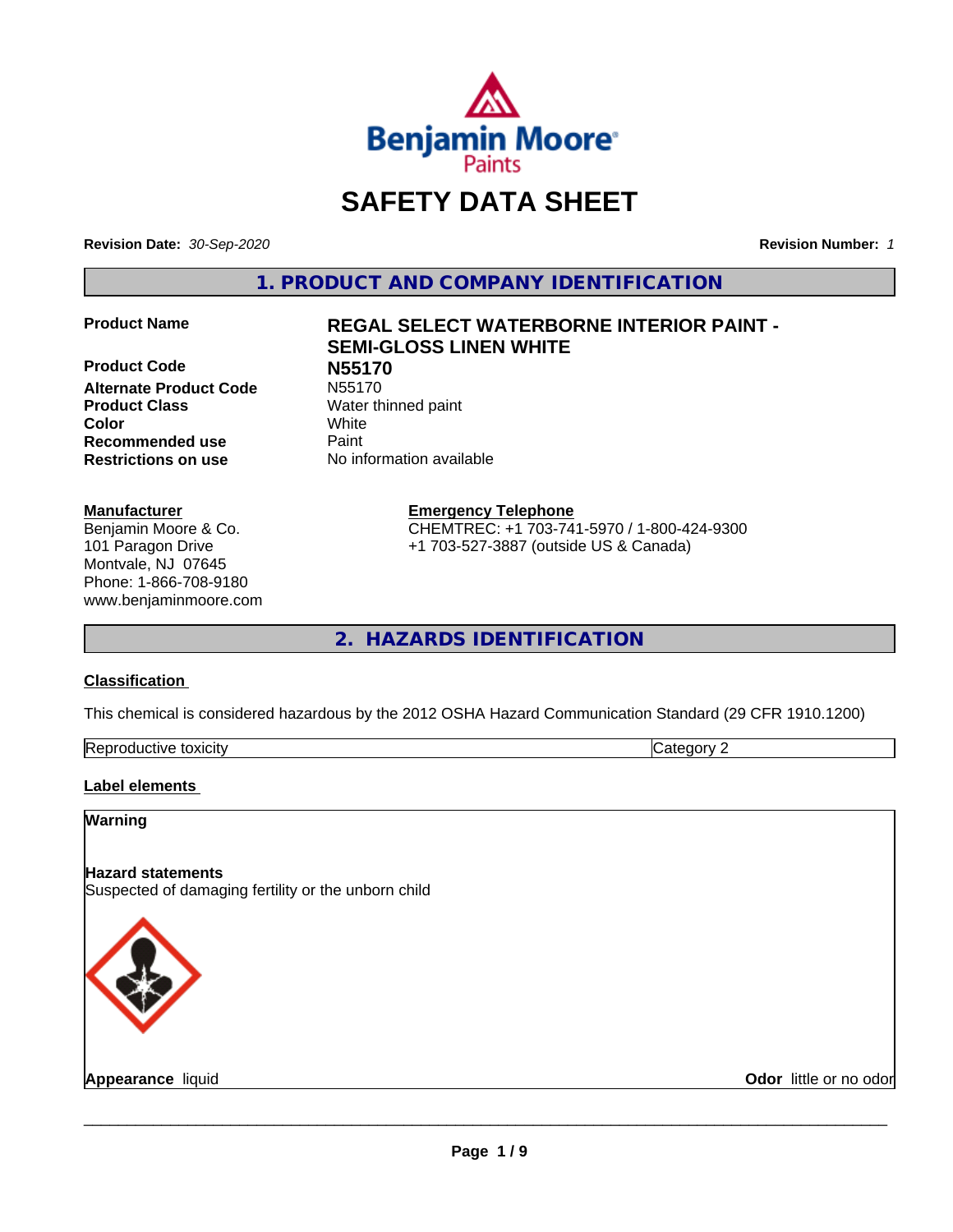# **Precautionary Statements - Prevention**

Obtain special instructions before use Do not handle until all safety precautions have been read and understood Use personal protective equipment as required

#### **Precautionary Statements - Response**

IF exposed or concerned: Get medical advice/attention

#### **Precautionary Statements - Storage**

Store locked up

#### **Precautionary Statements - Disposal**

Dispose of contents/container to an approved waste disposal plant

#### **Hazards not otherwise classified (HNOC)**

Not applicable

# **Other information**

No information available

 **WARNING:** This product contains isothiazolinone compounds at levels of <0.1%. These substances are biocides commonly found in most paints and a variety of personal care products as a preservative. Certain individuals may be sensitive or allergic to these substances, even at low levels.

# **3. COMPOSITION INFORMATION ON COMPONENTS**

| <b>Chemical name</b>            | CAS No.    | Weight-%    |
|---------------------------------|------------|-------------|
| Titanium dioxide                | 13463-67-7 | $20 - 25$   |
| Propylene glycol                | 57-55-6    | - 5         |
| Silica amorphous                | 7631-86-9  | - 5         |
| Trimethvlolpropane              | 77-99-6    | $0.1 - 0.5$ |
| Sodium C14-C16 olefin sulfonate | 68439-57-6 | $0.1 - 0.5$ |

# **4. FIRST AID MEASURES**

| <b>General Advice</b>                            | No hazards which require special first aid measures.                                                     |
|--------------------------------------------------|----------------------------------------------------------------------------------------------------------|
| <b>Eye Contact</b>                               | Rinse thoroughly with plenty of water for at least 15 minutes and consult a<br>physician.                |
| <b>Skin Contact</b>                              | Wash off immediately with soap and plenty of water while removing all<br>contaminated clothes and shoes. |
| <b>Inhalation</b>                                | Move to fresh air. If symptoms persist, call a physician.                                                |
| Ingestion                                        | Clean mouth with water and afterwards drink plenty of water. Consult a physician<br>if necessary.        |
| <b>Most Important</b><br><b>Symptoms/Effects</b> | None known.                                                                                              |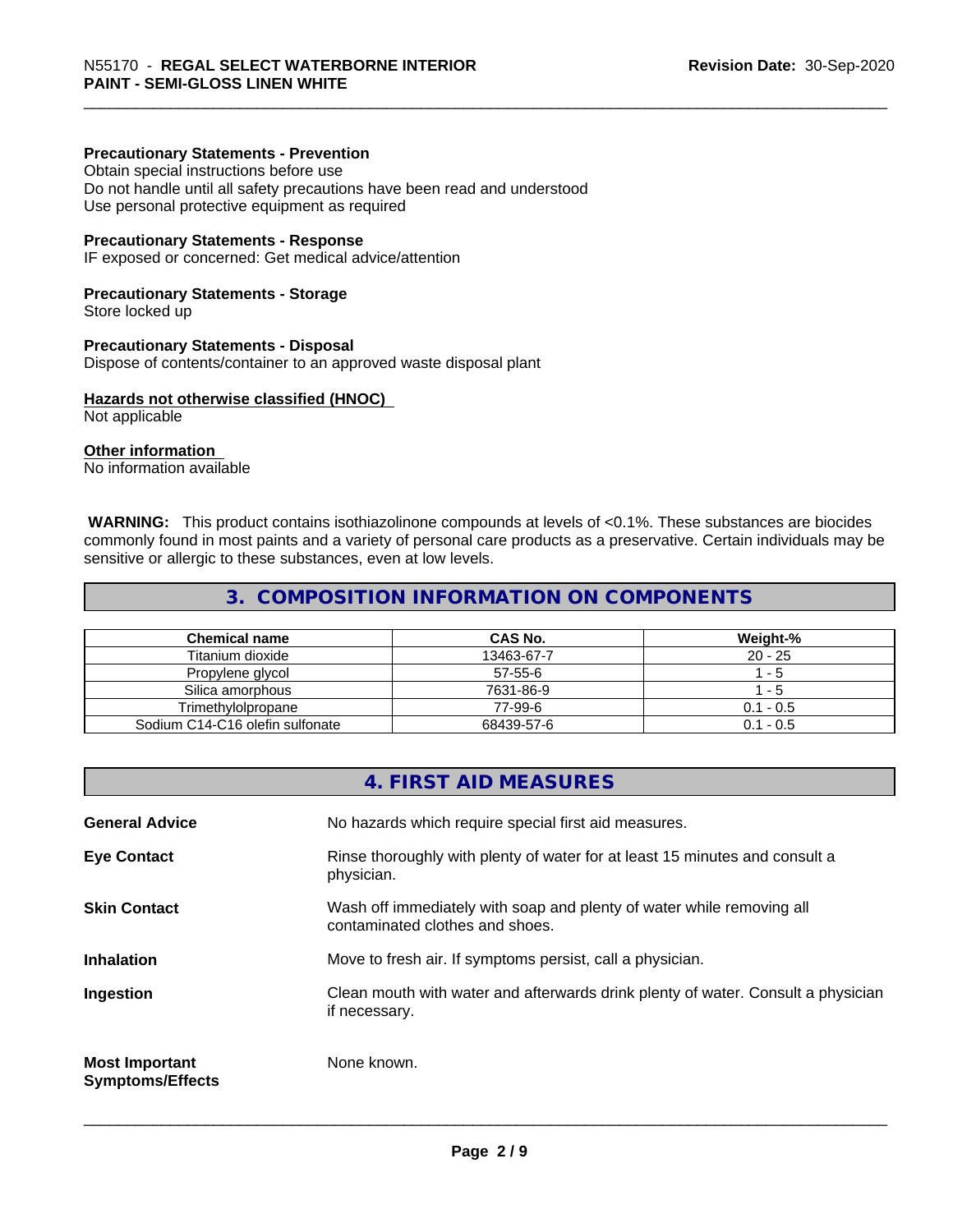| Treat symptomatically.<br><b>Notes To Physician</b>                              |                                                                                                                                              |
|----------------------------------------------------------------------------------|----------------------------------------------------------------------------------------------------------------------------------------------|
|                                                                                  | 5. FIRE-FIGHTING MEASURES                                                                                                                    |
| <b>Suitable Extinguishing Media</b>                                              | Use extinguishing measures that are appropriate to local<br>circumstances and the surrounding environment.                                   |
| Protective equipment and precautions for firefighters                            | As in any fire, wear self-contained breathing apparatus<br>pressure-demand, MSHA/NIOSH (approved or equivalent)<br>and full protective gear. |
| <b>Specific Hazards Arising From The Chemical</b>                                | Closed containers may rupture if exposed to fire or<br>extreme heat.                                                                         |
| <b>Sensitivity to mechanical impact</b>                                          | No                                                                                                                                           |
| Sensitivity to static discharge                                                  | No                                                                                                                                           |
| <b>Flash Point Data</b><br>Flash point (°F)<br>Flash Point (°C)<br><b>Method</b> | Not applicable<br>Not applicable<br>Not applicable                                                                                           |
| <b>Flammability Limits In Air</b>                                                |                                                                                                                                              |
| Lower flammability limit:<br><b>Upper flammability limit:</b>                    | Not applicable<br>Not applicable                                                                                                             |
| Health: 2<br>Flammability: 0<br><b>NFPA</b>                                      | Instability: 0<br><b>Special: Not Applicable</b>                                                                                             |
| <b>NFPA Legend</b><br>0 - Not Hazardous<br>1 - Slightly<br>2 - Moderate          |                                                                                                                                              |

- 2 Moderate
- 3 High
- 4 Severe

*The ratings assigned are only suggested ratings, the contractor/employer has ultimate responsibilities for NFPA ratings where this system is used.*

*Additional information regarding the NFPA rating system is available from the National Fire Protection Agency (NFPA) at www.nfpa.org.*

# **6. ACCIDENTAL RELEASE MEASURES**

| <b>Personal Precautions</b>      | Avoid contact with skin, eyes and clothing. Ensure adequate ventilation.                             |
|----------------------------------|------------------------------------------------------------------------------------------------------|
| <b>Other Information</b>         | Prevent further leakage or spillage if safe to do so.                                                |
| <b>Environmental precautions</b> | See Section 12 for additional Ecological Information.                                                |
| <b>Methods for Cleaning Up</b>   | Soak up with inert absorbent material. Sweep up and shovel into suitable<br>containers for disposal. |

# **7. HANDLING AND STORAGE**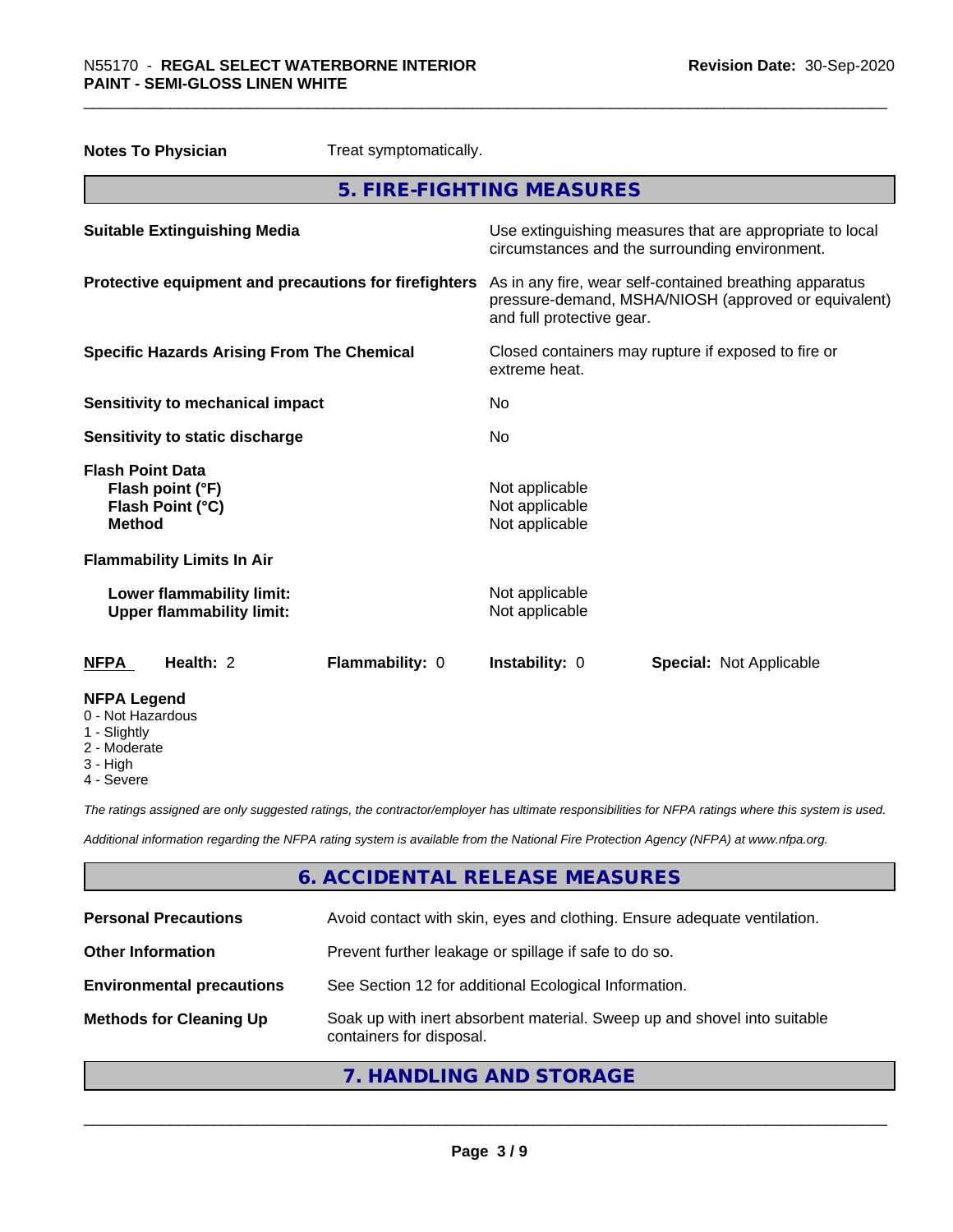| <b>Handling</b>               | Avoid contact with skin, eyes and clothing. Avoid breathing vapors, spray mists or<br>sanding dust. In case of insufficient ventilation, wear suitable respiratory<br>equipment. |
|-------------------------------|----------------------------------------------------------------------------------------------------------------------------------------------------------------------------------|
| <b>Storage</b>                | Keep container tightly closed. Keep out of the reach of children.                                                                                                                |
| <b>Incompatible Materials</b> | No information available                                                                                                                                                         |
|                               |                                                                                                                                                                                  |

# **8. EXPOSURE CONTROLS/PERSONAL PROTECTION**

# **Exposure Limits**

| <b>Chemical name</b> | <b>ACGIH TLV</b>         | <b>OSHA PEL</b>                            |
|----------------------|--------------------------|--------------------------------------------|
| Titanium dioxide     | TWA: $10 \text{ ma/m}^3$ | <b>TWA</b><br>15 mg/m <sup>3</sup> $\cdot$ |
| Silica amorphous     | N/E                      | <b>TWA</b><br>$20$ mppcf -                 |

#### **Legend**

ACGIH - American Conference of Governmental Industrial Hygienists Exposure Limits OSHA - Occupational Safety & Health Administration Exposure Limits N/E - Not Established

| <b>Engineering Measures</b> | Ensure adequate ventilation, especially in confined areas. |
|-----------------------------|------------------------------------------------------------|
|-----------------------------|------------------------------------------------------------|

#### **Personal Protective Equipment**

| <b>Eye/Face Protection</b>    | Safety glasses with side-shields.                                        |
|-------------------------------|--------------------------------------------------------------------------|
| <b>Skin Protection</b>        | Protective gloves and impervious clothing.                               |
| <b>Respiratory Protection</b> | In case of insufficient ventilation wear suitable respiratory equipment. |
| <b>Hygiene Measures</b>       | Avoid contact with skin, eyes and clothing. Remove and wash contaminated |

# **9. PHYSICAL AND CHEMICAL PROPERTIES**

clothing before re-use. Wash thoroughly after handling.

| Appearance<br>Odor<br><b>Odor Threshold</b><br>Density (Ibs/gal)<br><b>Specific Gravity</b><br>рH<br><b>Viscosity (cps)</b><br>Solubility(ies)<br><b>Water solubility</b><br><b>Evaporation Rate</b><br>Vapor pressure<br>Vapor density<br>Wt. % Solids<br>Vol. % Solids<br>Wt. % Volatiles<br>Vol. % Volatiles<br><b>VOC Regulatory Limit (g/L)</b> | liquid<br>little or no odor<br>No information available<br>$10.7 - 10.8$<br>$1.28 - 1.30$<br>No information available<br>No information available<br>No information available<br>No information available<br>No information available<br>No information available<br>No information available<br>$45 - 55$<br>$30 - 40$<br>45 - 55<br>$60 - 70$<br>< 100 |  |
|------------------------------------------------------------------------------------------------------------------------------------------------------------------------------------------------------------------------------------------------------------------------------------------------------------------------------------------------------|----------------------------------------------------------------------------------------------------------------------------------------------------------------------------------------------------------------------------------------------------------------------------------------------------------------------------------------------------------|--|
| <b>Boiling Point (°F)</b>                                                                                                                                                                                                                                                                                                                            | 212                                                                                                                                                                                                                                                                                                                                                      |  |
|                                                                                                                                                                                                                                                                                                                                                      |                                                                                                                                                                                                                                                                                                                                                          |  |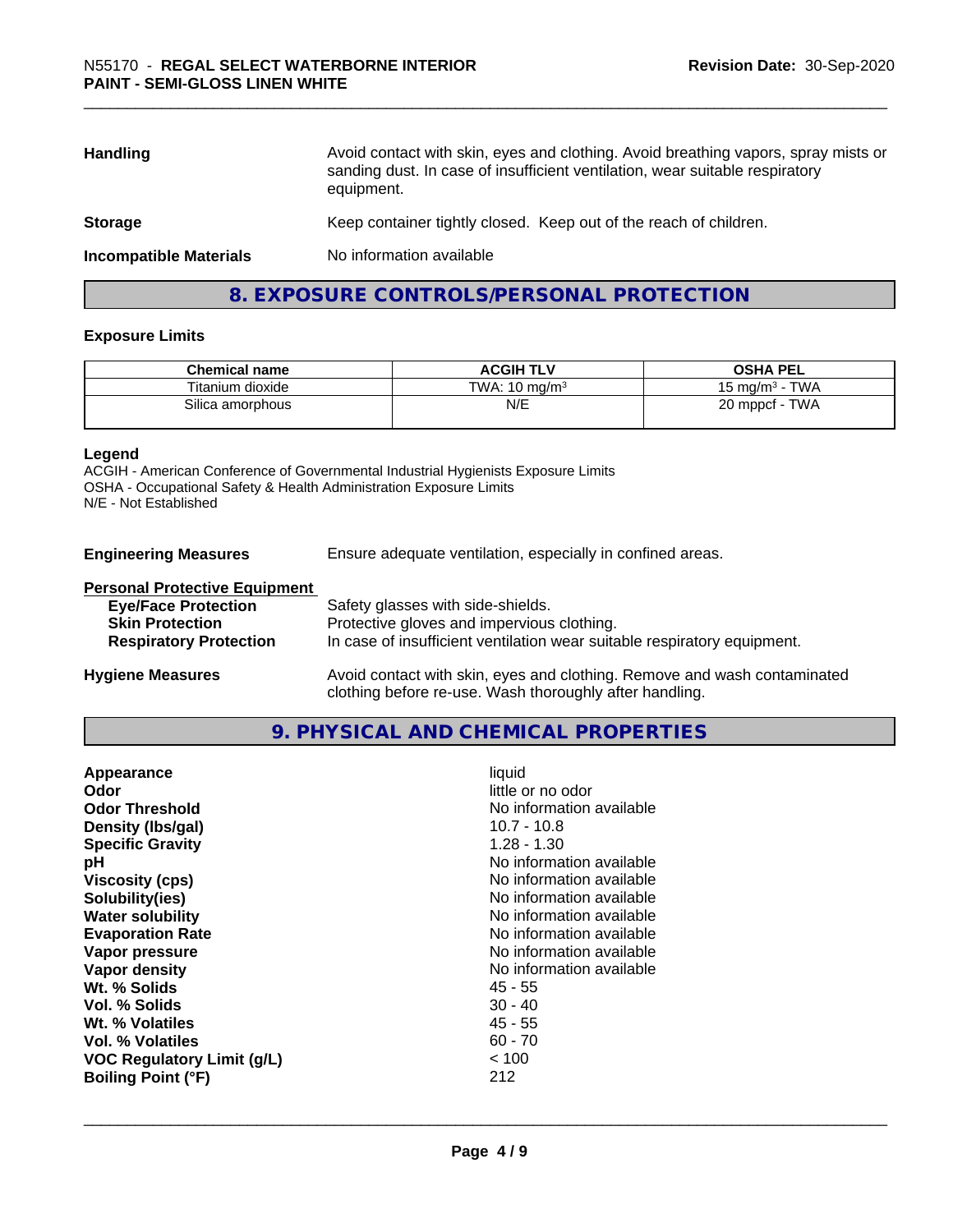| <b>Boiling Point (°C)</b>            | 100                      |
|--------------------------------------|--------------------------|
| Freezing point (°F)                  | 32                       |
| <b>Freezing Point (°C)</b>           | 0                        |
| Flash point (°F)                     | Not applicable           |
| Flash Point (°C)                     | Not applicable           |
| <b>Method</b>                        | Not applicable           |
| Flammability (solid, gas)            | Not applicable           |
| <b>Upper flammability limit:</b>     | Not applicable           |
| Lower flammability limit:            | Not applicable           |
| <b>Autoignition Temperature (°F)</b> | No information available |
| <b>Autoignition Temperature (°C)</b> | No information available |
| Decomposition Temperature (°F)       | No information available |
| Decomposition Temperature (°C)       | No information available |
| <b>Partition coefficient</b>         | No information available |

# **10. STABILITY AND REACTIVITY**

| <b>Reactivity</b>                         | Not Applicable                           |
|-------------------------------------------|------------------------------------------|
| <b>Chemical Stability</b>                 | Stable under normal conditions.          |
| <b>Conditions to avoid</b>                | Prevent from freezing.                   |
| <b>Incompatible Materials</b>             | No materials to be especially mentioned. |
| <b>Hazardous Decomposition Products</b>   | None under normal use.                   |
| <b>Possibility of hazardous reactions</b> | None under normal conditions of use.     |

# **11. TOXICOLOGICAL INFORMATION**

| <b>Product Information</b>                                                                   |                                                                                                                                                                                                                                                                                                              |  |  |
|----------------------------------------------------------------------------------------------|--------------------------------------------------------------------------------------------------------------------------------------------------------------------------------------------------------------------------------------------------------------------------------------------------------------|--|--|
| Information on likely routes of exposure                                                     |                                                                                                                                                                                                                                                                                                              |  |  |
| <b>Principal Routes of Exposure</b>                                                          | Eye contact, skin contact and inhalation.                                                                                                                                                                                                                                                                    |  |  |
| <b>Acute Toxicity</b>                                                                        |                                                                                                                                                                                                                                                                                                              |  |  |
| <b>Product Information</b>                                                                   | No information available                                                                                                                                                                                                                                                                                     |  |  |
| Symptoms related to the physical, chemical and toxicological characteristics                 |                                                                                                                                                                                                                                                                                                              |  |  |
| <b>Symptoms</b>                                                                              | No information available                                                                                                                                                                                                                                                                                     |  |  |
| Delayed and immediate effects as well as chronic effects from short and long-term exposure   |                                                                                                                                                                                                                                                                                                              |  |  |
| Eye contact<br><b>Skin contact</b><br><b>Inhalation</b><br>Ingestion<br><b>Sensitization</b> | May cause slight irritation.<br>Substance may cause slight skin irritation. Prolonged or repeated contact may dry<br>skin and cause irritation.<br>May cause irritation of respiratory tract.<br>Ingestion may cause gastrointestinal irritation, nausea, vomiting and diarrhea.<br>No information available |  |  |
|                                                                                              |                                                                                                                                                                                                                                                                                                              |  |  |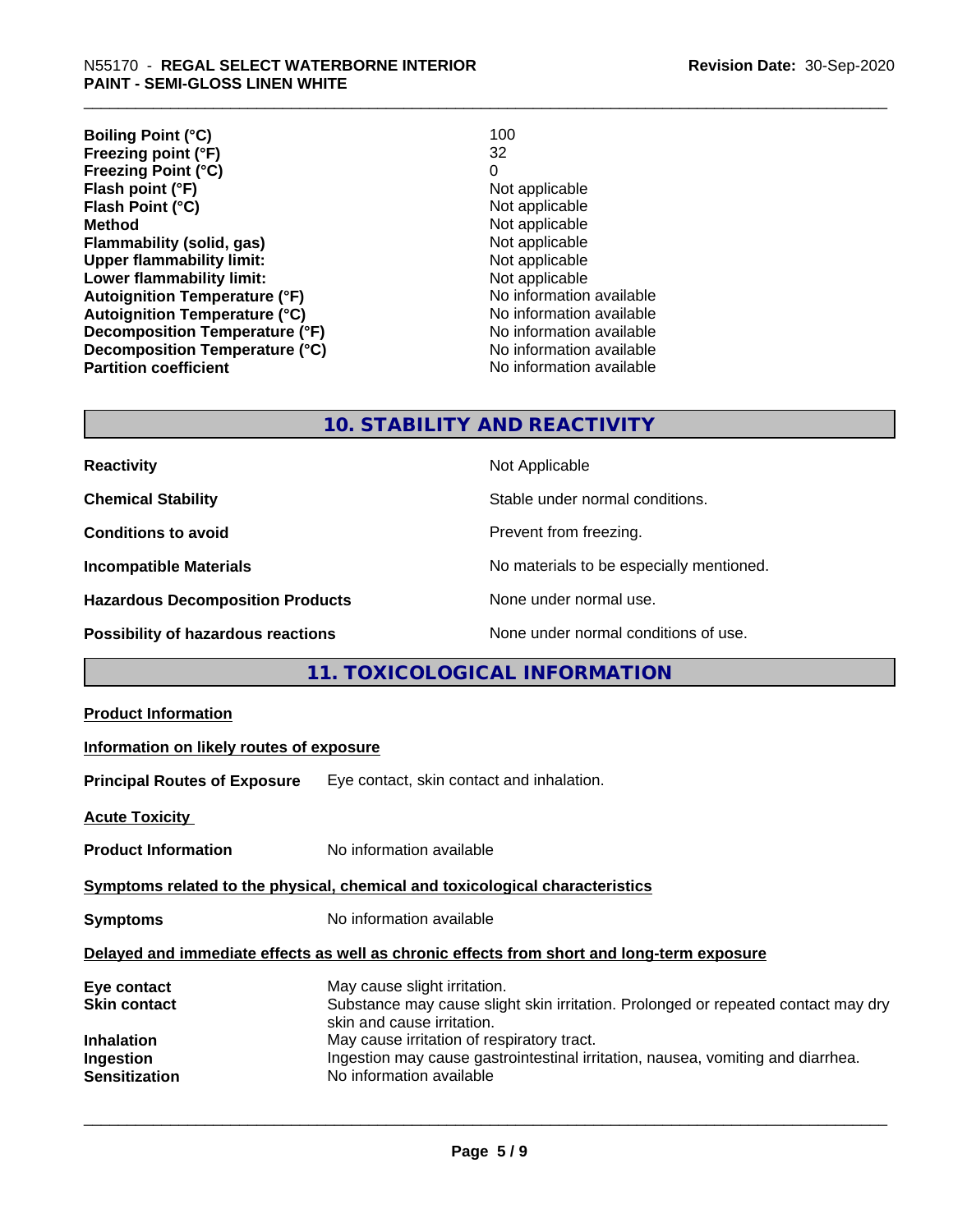| <b>Neurological Effects</b>     | No information available.                                                       |
|---------------------------------|---------------------------------------------------------------------------------|
| <b>Mutagenic Effects</b>        | No information available.                                                       |
| <b>Reproductive Effects</b>     | Possible risk of impaired fertility. Possible risk of harm to the unborn child. |
| <b>Developmental Effects</b>    | No information available.                                                       |
| <b>Target organ effects</b>     | No information available.                                                       |
| <b>STOT - single exposure</b>   | No information available.                                                       |
| <b>STOT - repeated exposure</b> | No information available.                                                       |
| Other adverse effects           | No information available.                                                       |
| <b>Aspiration Hazard</b>        | No information available                                                        |

# **Numerical measures of toxicity**

# **The following values are calculated based on chapter 3.1 of the GHS document**

**ATEmix (oral)** 36808 mg/kg

# **Component Information**

| Chemical name                                 | Oral LD50                                      | Dermal LD50              | Inhalation LC50         |
|-----------------------------------------------|------------------------------------------------|--------------------------|-------------------------|
| Titanium dioxide<br>13463-67-7                | $> 10000$ mg/kg (Rat)                          |                          |                         |
| Propylene glycol<br>57-55-6                   | $= 20$ g/kg (Rat)                              | $= 20800$ mg/kg (Rabbit) |                         |
| Silica amorphous<br>7631-86-9                 | $= 7900$ mg/kg (Rat)                           | $>$ 2000 mg/kg (Rabbit)  | $> 2.2$ mg/L (Rat) 1 h  |
| Trimethylolpropane<br>77-99-6                 | $= 14100$ mg/kg (Rat)<br>$= 14000$ mg/kg (Rat) |                          | $> 0.29$ mg/L (Rat) 4 h |
| Sodium C14-C16 olefin sulfonate<br>68439-57-6 | $= 2220$ mg/kg (Rat)                           | $> 740$ mg/kg (Rabbit)   |                         |

# **Chronic Toxicity**

# **Carcinogenicity**

*The information below indicateswhether each agency has listed any ingredient as a carcinogen:.*

| <b>Chemical name</b>   | <b>IARC</b>                    | <b>NTP</b> | <b>OSHA</b> |
|------------------------|--------------------------------|------------|-------------|
|                        | .<br>2B<br>Possible<br>Human - |            | Listed<br>. |
| m dioxide<br>l itanıum | Carcinoɑen                     |            |             |

• Although IARC has classified titanium dioxide as possibly carcinogenic to humans (2B), their summary concludes: "No significant exposure to titanium dioxide is thought to occur during the use of products in which titanium dioxide is bound to other materials, such as paint."

# **Legend**

IARC - International Agency for Research on Cancer NTP - National Toxicity Program OSHA - Occupational Safety & Health Administration

**12. ECOLOGICAL INFORMATION**

# **Ecotoxicity Effects**

The environmental impact of this product has not been fully investigated.

# **Product Information**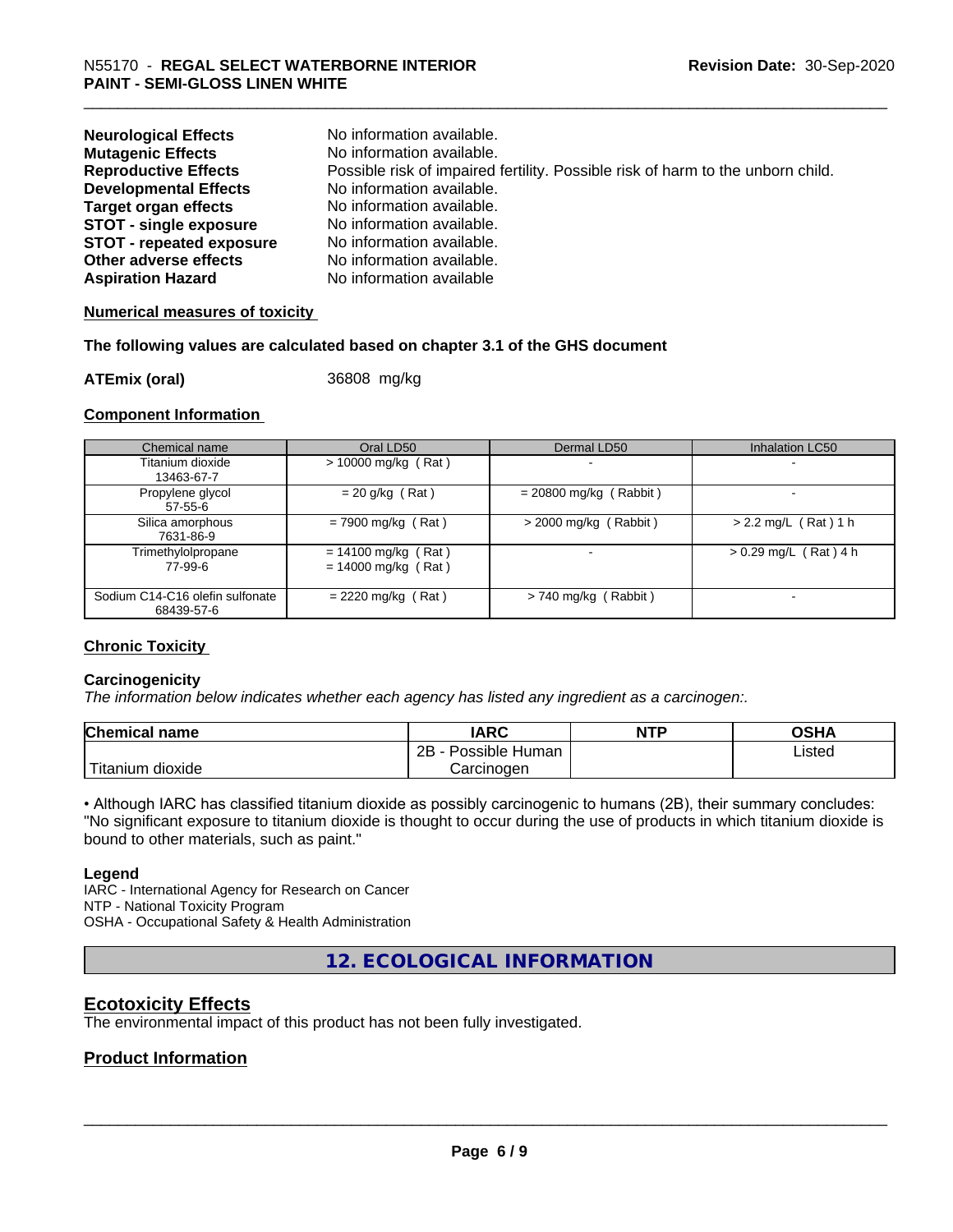# **Acute Toxicity to Fish**

No information available

# **Acute Toxicity to Aquatic Invertebrates**

No information available

**Acute Toxicity to Aquatic Plants** No information available

# **Persistence / Degradability**

No information available.

# **Bioaccumulation**

There is no data for this product.

#### **Mobility in Environmental Media** No information available.

**Ozone** No information available

# **Component Information**

# **Acute Toxicity to Fish**

Titanium dioxide  $LC50:$  > 1000 mg/L (Fathead Minnow - 96 hr.) Propylene glycol LC50: 710 mg/L (Fathead Minnow - 96 hr.)

# **Acute Toxicity to Aquatic Invertebrates**

Propylene glycol EC50: > 10000 mg/L (Daphnia magna - 24 hr.)

# **Acute Toxicity to Aquatic Plants**

No information available

|                              | 13. DISPOSAL CONSIDERATIONS                                                                                                                                                                                               |
|------------------------------|---------------------------------------------------------------------------------------------------------------------------------------------------------------------------------------------------------------------------|
| <b>Waste Disposal Method</b> | Dispose of in accordance with federal, state, and local regulations. Local<br>requirements may vary, consult your sanitation department or state-designated<br>environmental protection agency for more disposal options. |
|                              | <b>14. TRANSPORT INFORMATION</b>                                                                                                                                                                                          |
| <b>DOT</b>                   | Not regulated                                                                                                                                                                                                             |
| <b>ICAO / IATA</b>           | Not regulated                                                                                                                                                                                                             |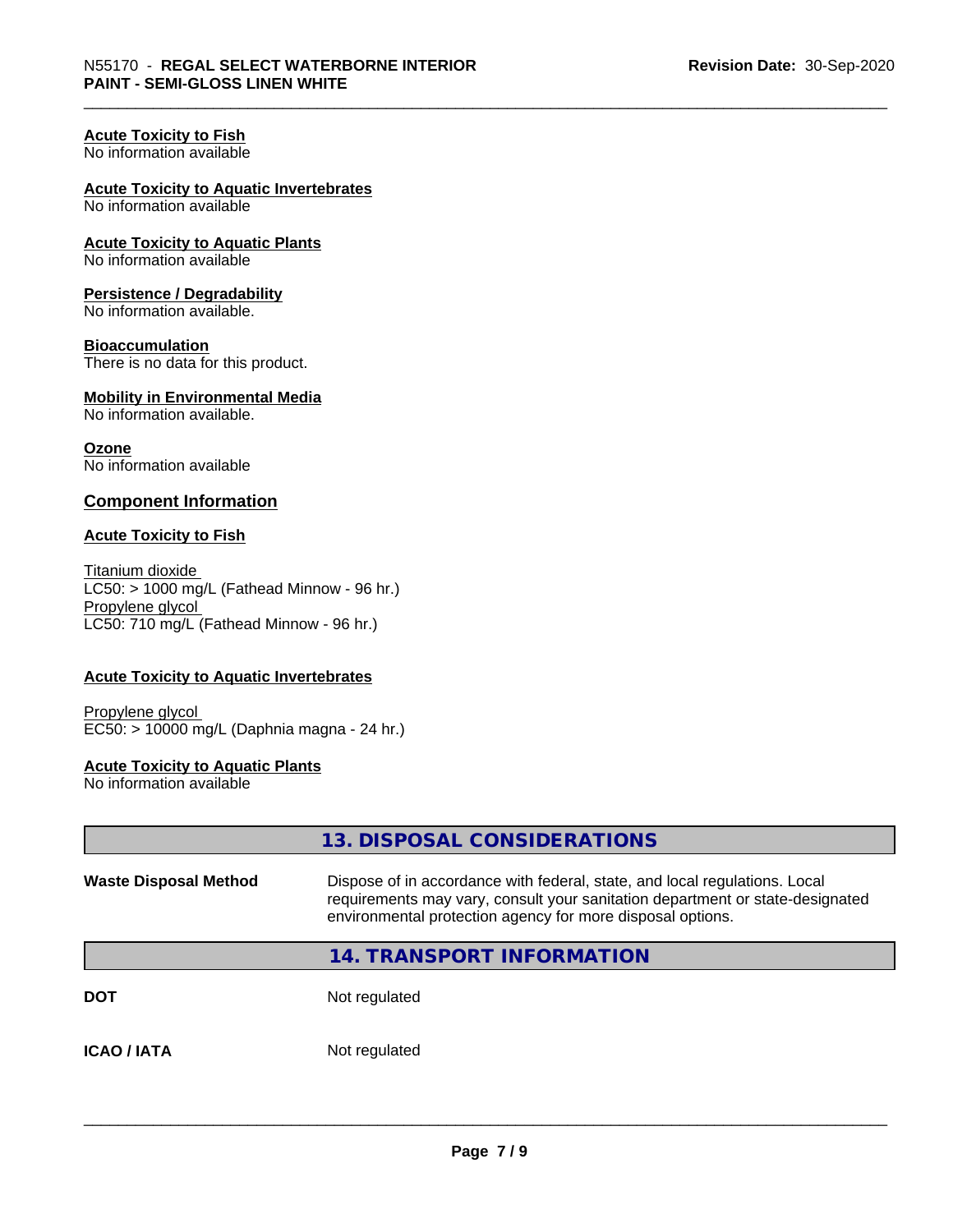**IMDG / IMO** Not regulated

# **15. REGULATORY INFORMATION**

# **International Inventories**

| <b>TSCA: United States</b> | Yes - All components are listed or exempt. |
|----------------------------|--------------------------------------------|
| <b>DSL: Canada</b>         | Yes - All components are listed or exempt. |

# **Federal Regulations**

#### **SARA 311/312 hazardous categorization**

| Acute health hazard               | No  |
|-----------------------------------|-----|
| Chronic Health Hazard             | Yes |
| Fire hazard                       | N٥  |
| Sudden release of pressure hazard | Nο  |
| Reactive Hazard                   | N٥  |

# **SARA 313**

Section 313 of Title III of the Superfund Amendments and Reauthorization Act of 1986 (SARA). This product contains a chemical or chemicals which are subject to the reporting requirements of the Act and Title 40 of the Code of Federal Regulations, Part 372:

*None*

# **Clean Air Act,Section 112 Hazardous Air Pollutants (HAPs) (see 40 CFR 61)**

This product contains the following HAPs:

*None*

# **US State Regulations**

# **California Proposition 65**

# **AVIMARNING:** Cancer and Reproductive Harm– www.P65warnings.ca.gov

# **State Right-to-Know**

| <b>Chemical name</b> | <b>Massachusetts</b> | <b>New Jersey</b> | Pennsylvania |
|----------------------|----------------------|-------------------|--------------|
| Titanium dioxide     |                      |                   |              |
| Propylene glycol     |                      |                   |              |
| Silica amorphous     |                      |                   |              |

# **Legend**

X - Listed

# **16. OTHER INFORMATION**